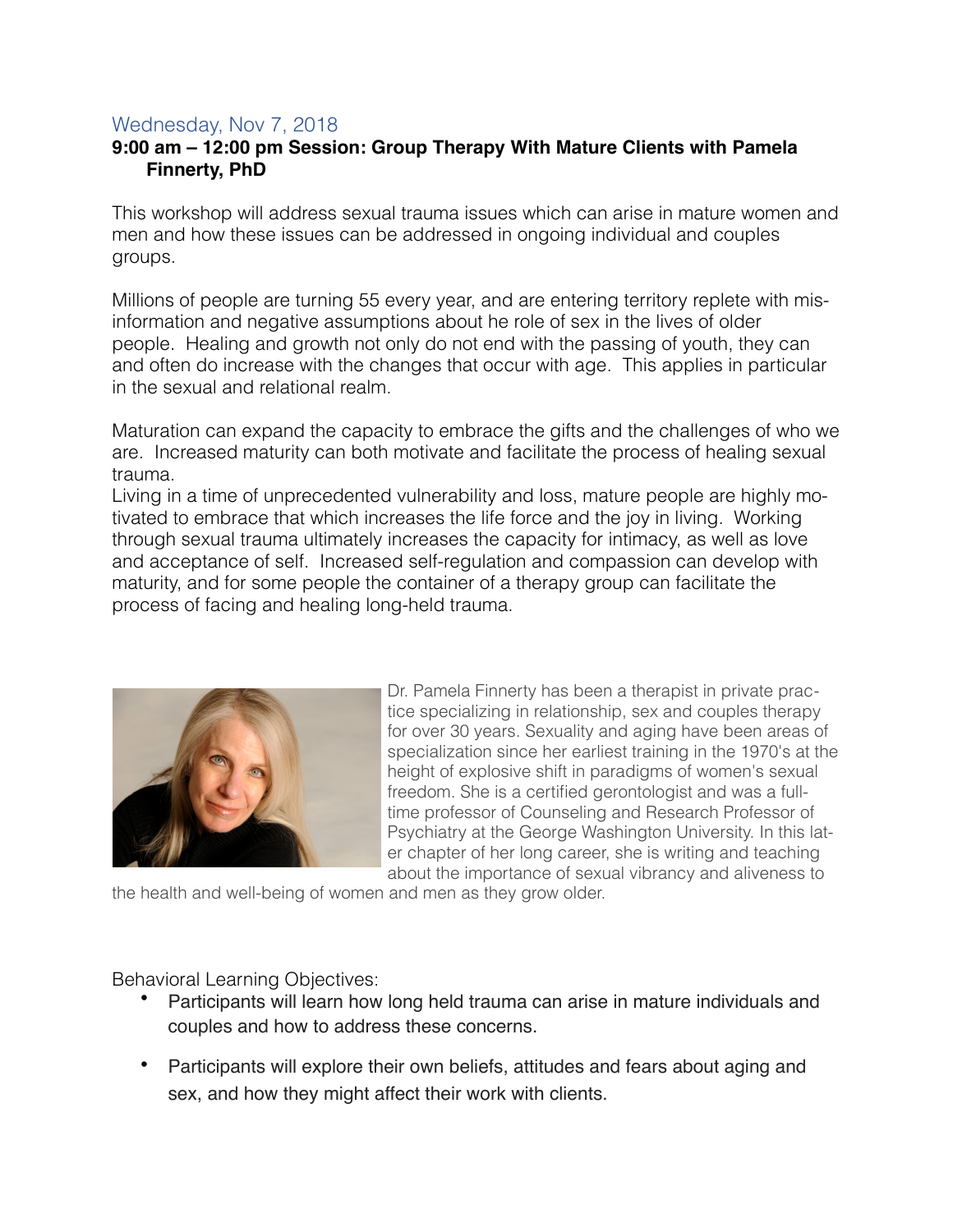- Participants will learn about the principles, practices and healing mechanisms of group therapy, including couples group therapy and how these may be applied to relationship and trauma issues in a group setting.
- Participants will discuss the relational paradigm and partner relationships and how to work with this stress therapeutically in a group setting.

Meets Requirements for\*\*:

AASECT Core Knowledge Areas Sex Ed: B, E, G, H, I, J, K, M AASECT Core Knowledge Areas Sex Therapy: A, B, C, E ISTI Certified Sex and Couples Therapist knowledge categories: Category 1

\*\*This course meets the educational requirements of the American Association of Sexuality Educators, Counselors and Therapists (AASECT) and is approved for 3 CE credits. These CE credits may be applied toward AASECT certification and renewal of certification. Completion of this program does not ensure or guarantee AASECT certification. For further information please contact **[info@assect.org](mailto:info@assect.org)** or go to www.AASECT.org. AASECT CEs are accepted and approved by NASW and APA in most states. Please contact your local certifying organization for detailed information.

9:00 to 9:30 Mature Sexuality

Group Therapy helps members heal trauma and reach maturity

9:30 to 10:15 Demonstration group / Workshop component

Discussion and debriefing of demo

10:30 to 10:45 Break

11:00 to 11:30 Q & A

Trauma

Sex

Mature group therapy

11:30 to 12:00 Wrap up and Take Away

**SYLLABUS**